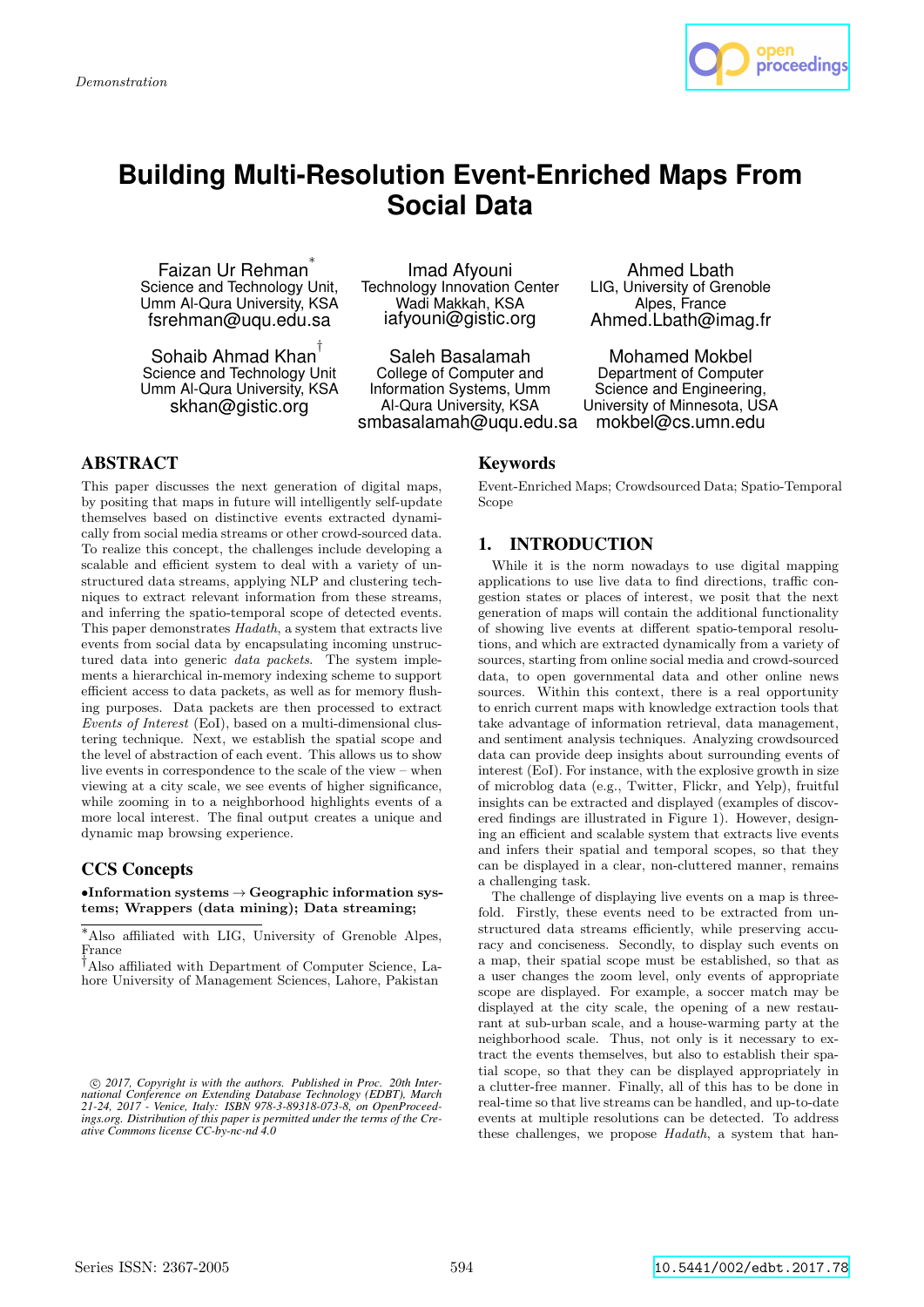

Figure 1: Conceptual illustration of Event-Enriched Maps: Findings automatically discovered from live streams, such as a restaurant opening, a neighborhood party, an accident prone road segment, warnings on demonstrations and emergency cases.

dles unstructured social streams, particularly Twitter data, and implements different algorithms for the efficient extraction, clustering, and mapping of live crowdsourced events. *Hadath* consists of several components as follows. Data collection involves gathering social data with different forms: data chunks and streams. The data wrapping and cleaning component digests streaming data, and prepossesses data to generate structured data packets from unstructured streams. The data manager stores data by implementing a indexing scheme to allow efficient and scalable access to raw data, as well as to extracted events. The events of interest detection module classifies and extracts events based on a multidimensional and hierarchical clustering technique, which defines the spatial scope and the level of abstraction of detected events. The query engine creates best query plan based on map zoom level, spatial and temporal characteristics, and executes the query plan in order to retrieve EOIs efficiently. The visualizer provides a new dimension to existing maps by illustrating extracted knowledge from live collected data as live events at different levels of abstraction. The remainder of this paper is as follows. Section 2 highlights related work and challenges from different perspectives. Section 3 introduces our proposed architecture with results; while Section 4 draws conclusions and discusses future work.

#### 2. RELATED WORK

This section highlights different challenges and state-ofthe-art techniques related to: 1) digital mapping, 2) events of interest detection, and 3) performance and scalability perspectives.

1. State-of-the-art mapping technologies: Today's maps are often crowd-sourced, and make use of *'Volunteered Geographic Information (VGI)'*, where users can seed maps with their own content. Researchers, authorities, and industries generate thousands of map-based analytics every year to meet their social and economic needs [6]. In addition, 'Live Maps' now contain real-time updates of bus schedules, traffic conditions, restaurant opening hours, and road accidents, among others. With the wide spread of social networks, people start to post their own social contributions on live maps, such as Foursquare check-ins, Flickr images, tweets [7], and Yelp reviews. Moreover, NLP techniques were embedded to extract spatially-referenced news from online newspapers and tweets [10]. However, current maps still lack intelligence in extracting knowledge about new events occurring at different spatio-temporal resolutions.

2. Discovering Events of Interest along with Spatio-Temporal Scope: Detection of irregular happenings and trends from social data, mainly Twitter data, is already a topic of many scientific articles [2]. This mainly includes: 1) earthquake detection along with their centers or other natural disasters; 2) extracting and localizing breaking news from tweets as presented in TwitterStand [10]; 3) discovering incidences related to traffic conditions [8] from twitter and user generated data; and 4) detection of unspecified hot topics based on text similarity [1], density or with wavelet spatial analysis [5]. The work presented in [4] is very close to our work with respect to detecting spatial/temporal extents of events, but was only distinguishing between local and global scales, without putting focus on mapping those events to the different spatio-temporal resolutions in digital maps.

3. Performance and Scalability Perspectives: Several works have presented systems that visualize geo-tagged social streams on maps, such as Flickr images<sup>1</sup>, tweets  $[7]$ , Yelp reviews, and spatially-referenced news [10]. Particularly, NewsStand [10] is a scalable system that extracts news from RSS feeds and visualize them on a world wide map. Furthermore, the system can apply spatio-temporal and keyword-based filtering of news. However, this system displays news at different spatial scales by only ranking them based on the number of views, without detecting and clustering events of interest along with their spatial scope. With the large volume of incoming streams, data indexing and the distributed processing of data represent an essential part of any system that implements *'event-enriched maps'*.

#### 3. SYSTEM OVERVIEW

This section presents *Hadath*, a system that retrieves data streams from social data (here we focus on Twitter data), efficiently manages and processes those streams in order to find Events of Interest (EoI), and visualizes those events in correspondence to their spatial and temporal scopes, thus creating *'multi-resolution event-enriched maps'*. Figure 2 illustrates the main components of our system architecture, which are described as follows:

• *Data collection* involves gathering data with different format. This includes digesting data streams and data chunks (i.e., historical tweets) from Twitter. In data chunks mode, we download the files that contain partial or full datasets. Digesting data streams is performed by running crawlers that collects bulks of streams based on windows of a specified temporal extent  $w$  (e.g., 30 minutes window).

• The *data wrapper* provides an efficient and generic mechanism with the aim of allowing new data sources (e.g., Flickr) to be easily plugged, by supporting new crawlers at the data collection level without affecting the other processing components. Major tasks for the data wrapper are: 1) to clean irrelevant fields and digest incoming streams into a unique data packet format; 2) to use specified string matching technique that detect and match candidate packets with our event classifier corpus in order to identify potential event

<sup>1</sup>https://www.flickr.com/map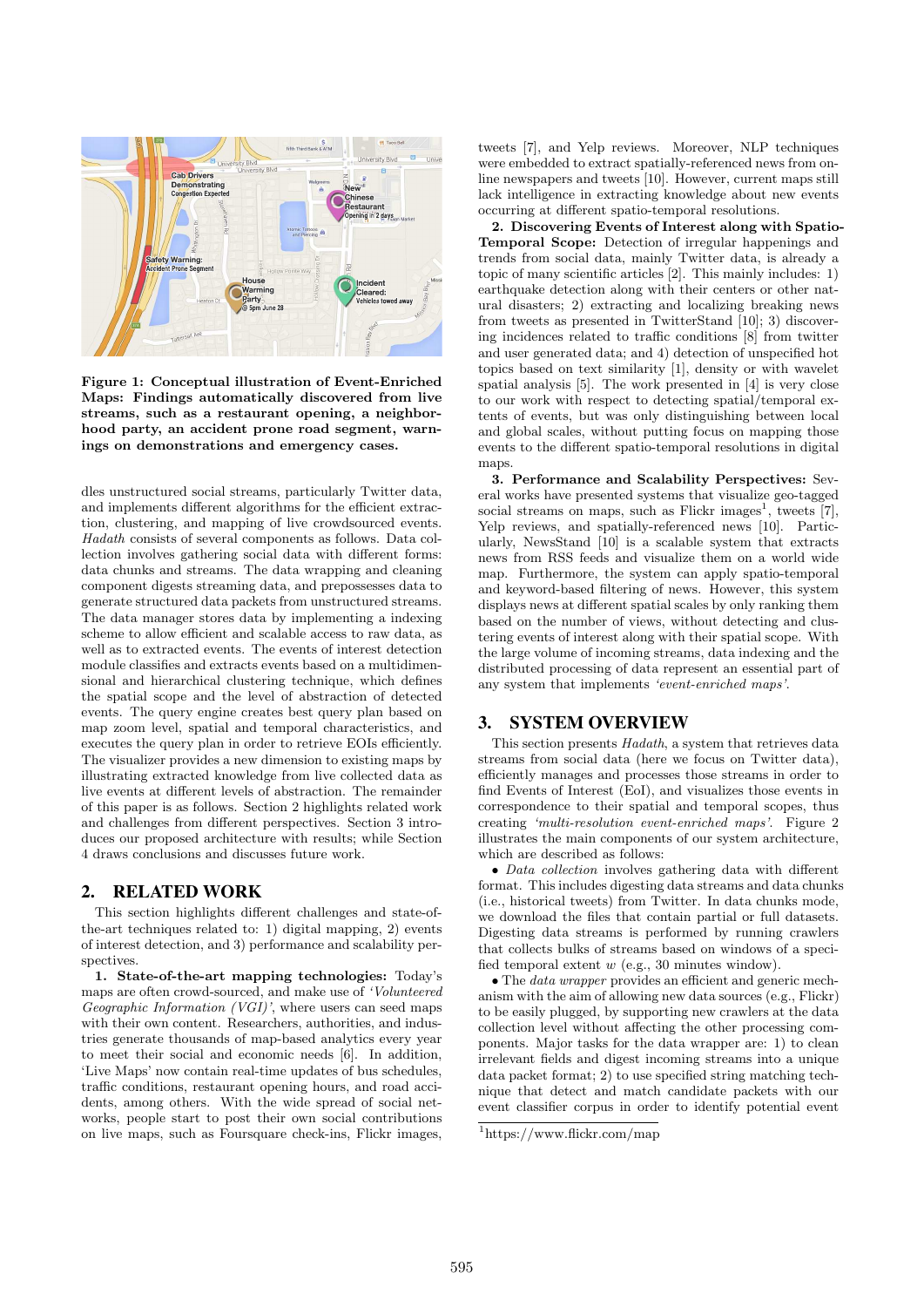

Figure 2: Hadath Architecture

classes and properties; and 3) to apply unspecified topic detection method that extract spatio-temporal peaks and unusual happenings based on the top frequent words. Figure 3 shows an example of data packets generated from twitter data with potential event flag, event class name, and event properties. Packets that show no relevancy with respect to the above steps are discarded at this phase.

• The *data manager* implements an in-memory spatial indexing scheme to allow efficient and scalable access to data packets. The spatial index is a multi-resolution data structure (similar to a partial quad tree [9]). Leaves in this data structure correspond to cells that represent the minimum bounding rectangles comprising data packets. Figure 4 displays a snapshot of indexed data packets at a fine level of the hierarchal tree, and with a single day specified as a time threshold. Cells are colored lighter to darker based on data packet counts; darker-colored cells are further expanded at deeper levels in the tree as compared to lighter-colored cells. *Hadath* employs a big data mechanism that continuously process data packets within the different cells on several execution nodes. The manager also indexes detected EoIs in order to fetch them efficiently based on the map zoom level and scope. Using this multi-resolution indexing scheme, hierarchical clustering of events can be applied for efficient determination of their content and spatial scopes. For temporal aspects and cleaning of EoIs, we took three parameters: a) *'birth time'* that indicates the existence of a new event in our system whenever we calculate the first cluster of data packets related to that event; b) *'time of occurrence'* that marks the actual happening time of the event (e.g., next Monday); and c) *'time to live'* (TTL) is the survival time of an event in our system. Whenever we receive new data packets related to an existing event, we increase its TTL by T number of hours. Moreover, processed data packets are moved to disk based on temporal and memory thresholds. The main task of disk indexer is to index outdated data packets and events on disk using an R\*-tree spatial index to allow efficient retrieval for historical queries.

• The *event detector* module starts from leaf cells within the multi-resolution data structure to detect events at a local spatio-temporal scope. Within each leaf cell, our system adopts the graph analogy where each potential event data packet is considered as a node and the value of 'text similarity (TF-IDF)' between data packets as a weight of the bidirectional edge. Data packets with a high text similarity value are clustered using the graph-specific Louvain cluster-

| {"header": {"time":"Fri Jan 01 00:39:11 +0000                                              |
|--------------------------------------------------------------------------------------------|
| [2016","geo": {"type":"point","coordinates": [34.84863834, -95.54509333]}, "source":       |
| "twitter", "eventType":["Party"], "type":"text","potentialEvent":"true",                   |
| "eventname":"Social events/party","country":"United States","city":"Oklahoma"},            |
| "payload": {"tags": [],"id":"2605873770","followers":"581","title":"","text":"Party @      |
| Stacey's $\mathfrak{S}'$ ", "viewers":"0", "screenName":"TheLedgenBeare", "language":"en", |
| "displayName":"Ledgen"."url":null}}                                                        |
|                                                                                            |

Figure 3: Sample Data Packet from Twitter Streams

ing algorithm [3]. The Louvain algorithm is suitable in our approach as, unlike most of the other clustering methods, it does not require a prior knowledge of the minimum number of clusters. For unspecified events that are not matching our training corpus, the NLP module detects frequent tags and keywords within local cells, in order to identify peaks at local and global scales.

As events can be discovered more efficiently on small-scale regions (starting from leaf nodes), a bottom-up approach for clustering close-by and similar events is developed, so that redundant events on different spatial resolutions can be aggregated, and their spatial scope can be upgraded. Visualization of EoIs with the same spatial resolution on maps does not make sense, since these events have different significance from spatio-temporal perspectives. For instance, events of someone's birthday cannot be displayed at a national level, except is this person is a celebrity, and that happening had spread throughout the country. Our hierarchical clustering technique for event aggregation works as follows. Starting from events at neighborhood/district level (i.e., which corresponds with leaf cells in our tree), the system clusters identical events at higher levels of abstraction, and incrementally increases their spatial scope. Local clusters are first compared with their siblings in the hierarchical tree, with the aim of aggregating and updating the scope of similar events. Merging two clusters  $(Cl_1, Cl_2)$  from two different cells  $(C_{1,n}, C_{2,n})$  at a depth level n in the tree, will result in upgrading their spatial scope from zoom level k (e.g., corresponds to district level on map) to zoom level  $k-1$  (e.g., corresponds to city level). An event cluster  $Cl_i$ is represented as follows:

 $Cl_i = \langle id, \textit{ptGeom}, \textit{eventClass}, \textit{eventProperties}, \textit{packetIDs} \rangle$  $image URLs, iconId, zoomLevelStart, zoomLevelEnd$ 

where 'id' is cluster identifier, 'pointGeom' is the centroid point location, 'eventClass' and 'eventProperties' depict the event class(es) and a list of top frequent meaningful words within the cluster, 'packetIDs' is the list of data packets identifiers forming that cluster, 'imageURLs' is the list top selected image URLs, 'iconId' is the icon identifier related to the event class, and 'zoomLevelStart, zoomLevelEnd' correspond to the multiple resolutions where this event is available to be displayed on map.

• *Hadath's query engine* supports efficient retrieval of inmemory and disk indexed events based on the main querying attributes, that are, the spatial, temporal dimensions, and the map levels of detail. The *visualizer* provides a new dimension to existing maps by illustrating extracted knowledge from live streams in the form of live events at different levels of abstraction. Figure-5 illustrates an example output of *Hadath* system by showing EoIs at different zoom levels including a) 'Grand Opening' at city-scale; b) 'Traffic Incident' at a locality-level and c) 'Birthday Party' at a neighborhood-level. The final output creates a unique and